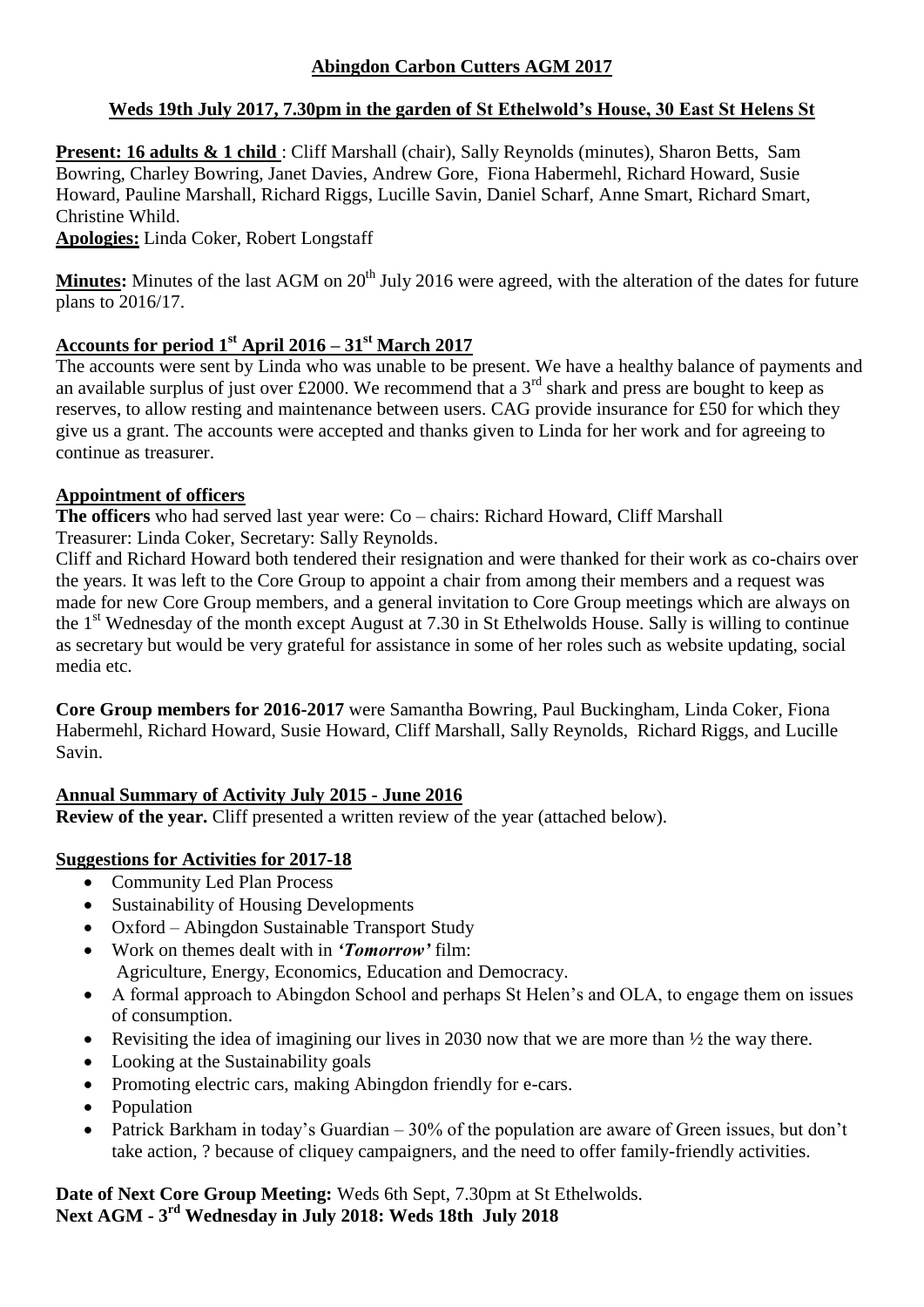Meeting closed at 9pm and was followed by a walking tour of Edible Abingdon's Veg beds..

Attachments below:

- 1. Abingdon Carbon Cutters Annual Summary of Activity July 2016-June 2017
- 2. ACC accounts inc-exp 1 April 2016 31 March 2017





#### **Abingdon Carbon Cutters Annual Summary of Activity July 2016-June 2017**

During 2016-17 the continual focus of ACC activities has been on developing Abingdon's involvement in the Transition Initiative aimed at improving the community's sustainability and resilience in the light of the effects of climate change.

A central core of activities has been linked to food. The Edible Abingdon sub-group has added a significant new public growing space to supplement its existing plot by the refreshment kiosk in Abbey Meadow and the container-based vegetable garden at Old Station House. The new bed, in Abbey Gardens beside a path to the rear of Abbey House, makes a stimulating impact with effective signage explaining why it is important to 'grow your own' food. Alongside this focus on home-grown food crops, the perennial pollinator-friendly flower border in the new Abbey Meadow Play Area together with the wildflower maze, have continued to develop helping to demonstrate the vital importance of encouraging bees and other pollinators to aid sustainable food plant growth.

Links have continued with primary and secondary schools to promote children's awareness and engagement with growing plants. ACC has also offered support to the Stonehill Community Garden at Oday Hill and promoted the permaculture and forest garden courses offered. We were pleased to be able to make a financial contribution towards the costs of the garden following a well attended showing of the film, '**Tomorrow** (*Demain*)' in Stonehill House Barn.

Once again, apple juicing was a major activity during the autumn with two juicing kits being heavily used by ACC members and the wider public, including juicing being the major focus for our time in the Community Shop in the Bury Street precinct. This activity requires the dedicated hard work, mainly of Susie Howard, and as a result a healthy financial contribution is gained which not only provides for equipment repair and renewal but also helps to fund activities such as Edible Abingdon.

Continuing work with Student Consultancy Teams from Oxford University has helped to take the transition themes forward. A pilot study of residents gave useful insights into local awareness of climate change issues. This awareness seemed to be good but it was suggested that there was a need for guidance on how individual and household behaviour might be significant in reducing the town carbon footprint. One area of action identified was transport and a recent STC has been researching school pupil transportation.

Alongside these enquiries it was good to make contact officially with the recently appointed Air Quality Officer for the Vale of White Horse District Council. A discussion in an open meeting suggested some wider implications for local transport if the current good results of air quality testing are to be maintained as the number of households in and around the town increase over the coming few years.

A major event this year was the well attended Day Workshop on the politics of sustainability, ably led for us by Dr Lucy Ford of Oxford Brookes University. This and other monthly open meetings have enabled members of the public and ACC contacts to examine some of the wider implications of striving to become a sustainable community in the era of changing climate.

Topics such as how to achieve an effective way to achieve appropriate carbon pricing, developing local food plant growing projects, and supporting the local wood recycling business have been explored. Films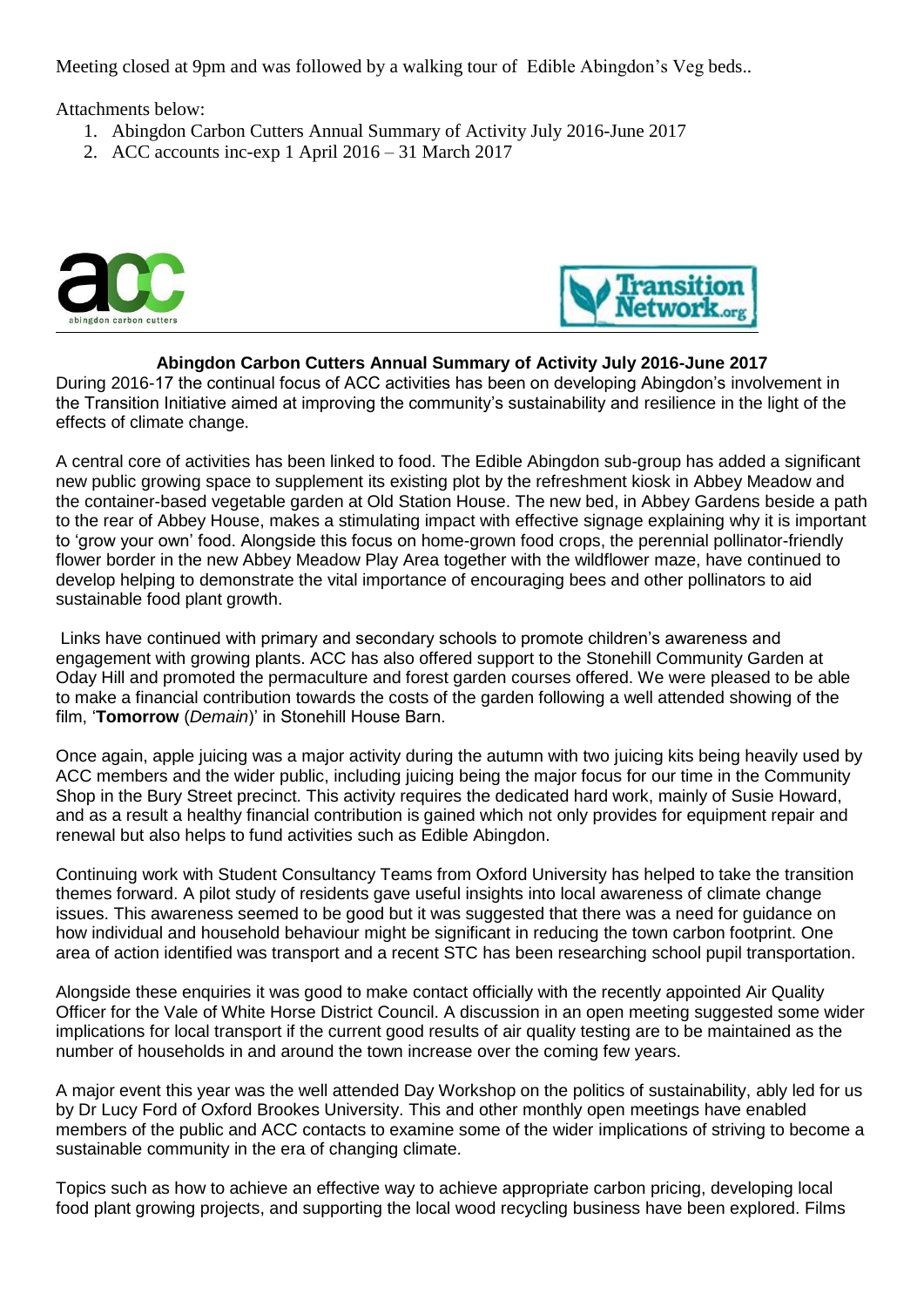such as **'Before the Flood'**, **'Planet Ocean'** and **'Tomorrow'** have served to stimulate discussion. The themes depicted in the latter film have inspired a series of focused meetings for the coming year.

During last year, ACC was represented on the Town Council's Environment Working Group and this has now been superseded by the new Community-led Plan process. ACC needs to be fully engaged in the development of a Community-led Plan for Abingdon so that sustainability and resilience issues can be kept to the fore through, *inter alia*, a focus on low carbon initiatives across the community as it grows in the coming years. The recently announced Abingdon – Oxford Sustainable Transport Study will also give an opportunity for ACC members to have a voice in making the case for sustainable approaches to transport in the coming years.

Once again ACC is very grateful for the collaboration and help given by groups such as Green Gym, Abingdon Horticultural Society and Larkmead School Foundation Learning pupils. Also, it has been good to develop our links with other Community Action Groups in the area in a variety of ways, including our representation on the Oxfordshire CAG Network Forum.

It is pleasing to report that our 'contact list membership' increased once more, almost 10% up at 479, during this year with a clear increase in members taking an active role in activities – most notably through Edible Abingdon projects.

We are pleased to record our thanks to the CAG Network for its financial support in, for example, facilitating public liability insurance and making grants for particular projects available. Abingdon-on-Thames Council has also generously provided a grant towards the cost of interpretation signs for the wildflower maze.

As ever, the officers are very grateful for the hard work and support of the members of the core group who meet on the first Wednesday of each month to plan activities and the wider group of other members who are involved in looking after the bee beds, the Wild Flower maze, Edible Abingdon beds, Caldecott Meadow, juicing apples, etc.

Cliff Marshall July 2017

#### **Abingdon Carbon Cutters accounts summary for April 2016 – 31 March 2017**

| $y/e$ March 2017            | $y/e$ March 2016 |           |           |
|-----------------------------|------------------|-----------|-----------|
| b/fwd                       | 2,258.97£        |           | 2,509.65£ |
| Income Received             | 1,979.49£        |           | 2,032.63£ |
| Diff. written off/back      |                  | 8.92£     |           |
| <b>Insurance Grants</b>     | 50.00£           |           | 50.00£    |
| 2,029.49£                   |                  | 2,091.55£ |           |
| <b>Expenditure Paid Out</b> | 1,914.47£        |           | 2,292.23£ |
| Insurance deducted from     | 50.00£           |           | 50.00£    |
| grants                      |                  |           |           |
| 1,964.47£                   |                  | 2,342.23£ |           |
| c/fwd                       | 2,323.99£        |           | 2,258.97£ |
| <b>Natwest</b>              | 2,153.38£        |           | 2,156.06£ |
| Nationwide                  | -£               |           | -£        |
| Petty Cash                  | 170.60£          |           | 102.90£   |
| 2,323.98£                   |                  | 2,258.96£ |           |